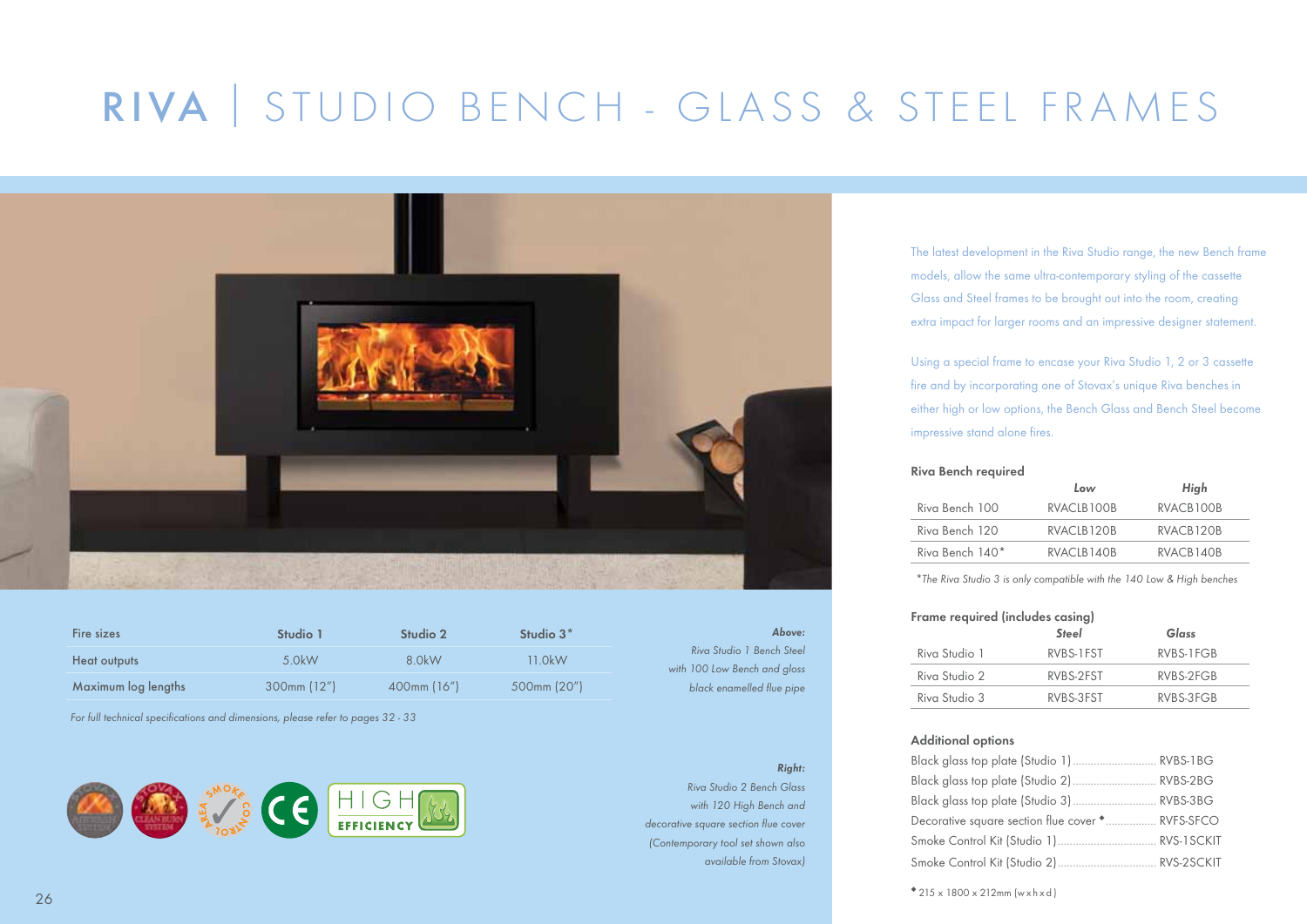# RIVA I STUDIO

## High Efficiency Cassette & Freestanding Fires

Stovax's dedication to the development of premium quality stoves and fireplaces over the past 30 years has helped to make it one



of Europe's leading specialist manufacturers. Now the company's expertise has brought woodburning technology to the very pinnacle of performance and design with the introduction of the Riva Studio.

Expertly designed, the Riva Studio's clean, contemporary lines complement modern interiors and incorporate Stovax's technically advanced cleanburn combustion systems, which provide outstanding flame pictures and superior heating efficiencies, powerful airwash systems to help keep the window clean and the facility for practical options such as fan-assisted convection and multi-space heating.

To own a Riva Studio is to make a design statement that will become a heartwarming focal point to your home. There are several different styling options from the simple Edge or Cool Wall kits to the larger format Steel, Glass or Ceramic frames, there are even several Freestanding, Bench mounted & Hearth mounted models to ensure that there will be a Riva Studio just right for you.

Just as importantly, by burning logs, the Riva Studio fires use an energy source that is carbon neutral, renewable and infinitely better for our environment.

### Key Design Features



7

3

9

4

2

8

Stovax Riva Studio fires feature the very latest cleanburn combustion systems, allowing them to burn logs with outstanding efficiency, resulting in more heat delivery into the room and less going up the chimney. This technological advancement is achieved by introducing preheated, secondary air into the firebox to burn the excess hydrocarbons in the smoke. Airwash air flow also helps keep the window clean, allowing you to enjoy the flames to the full. The Riva Studio offers you full control of flame aesthetics. From a lazy roll to a lively roar, you can adjust your fire to suit your mood. The doors on the Studio 1 and 2 are left hinged whilst the larger Studio 3 door opens downwards, minimising the risk of ash falling beyond the hearth and into the room.

10

1

11

### Riva Studio design features

- 1. TCL (Technical Combustion Lining) High density thermal liner system
- 2. Heated air jets from cleanburn ports burn hydrocarbons in smoke
- 3. Airwash air flow
- 4. Primary control
- 5. Removable handle (Studio 1, 2 & 3) and door opening catch (Studio 1 & 2 only)
- 6. Convected and radiant heat
- 7. Convected heat ducting system outlet
- 8. Easy fit flue connection
- 9. Removable baffles
- 10. External air facility (cassettes only)
- 11. Optional fan kit (cassettes only)
- 12. Optional 10˚ flue outlet (cassettes only not illustrated)
- 13. Optional Smoke Control Kit (Studio 1 & 2 only not illustrated)

6

 $\left(5\right)$ 

\*

001169338

Registered European Design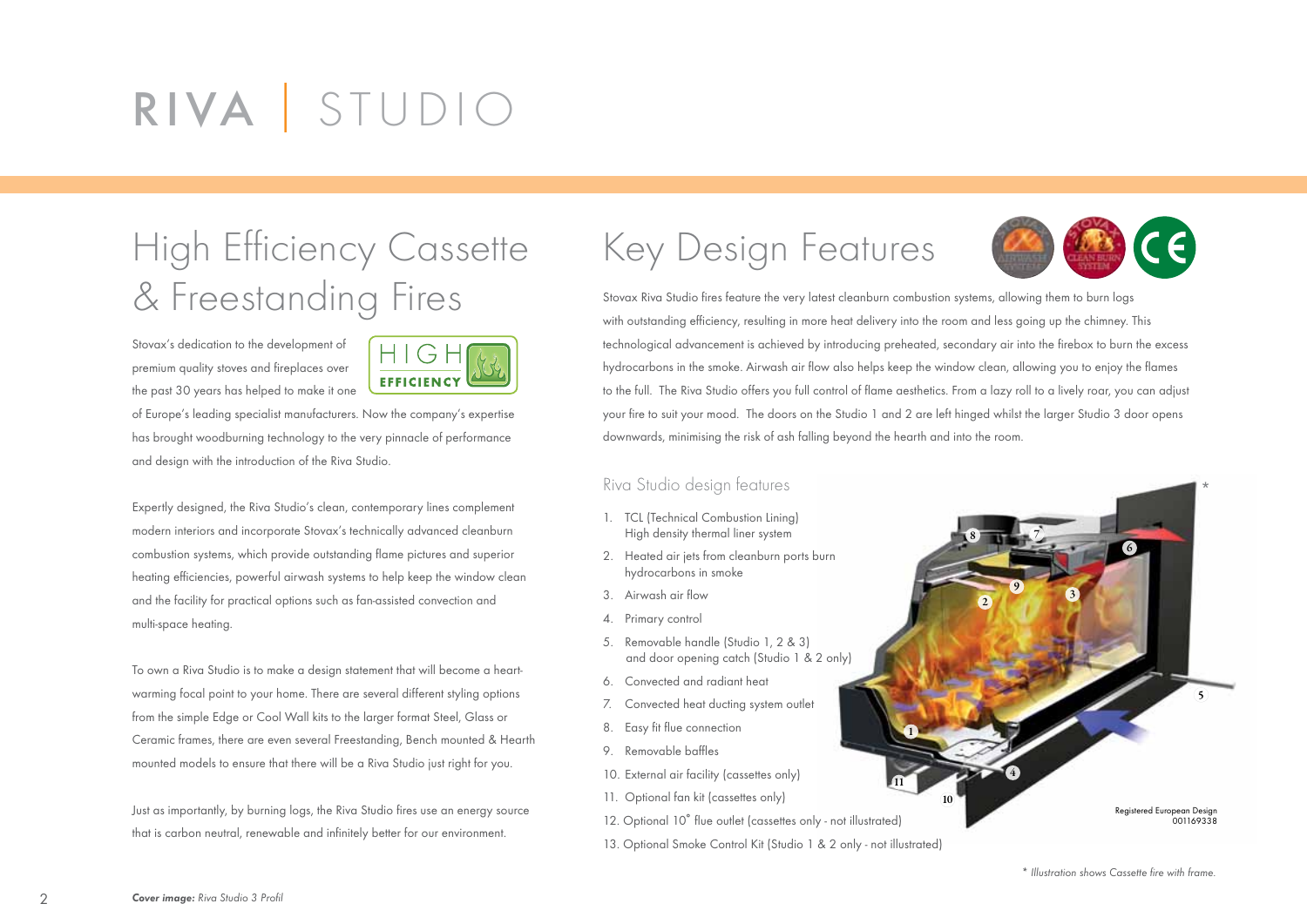

*Riva Studio Verve (horizontal curve) (aerial view below)*





*Riva Studio Profil Riva Studio Bauhaus - Polished Stainless Steel*



*Riva Studio Bauhaus - Midnight Black Metallic*



*Riva Studio Glass*









*Riva Studio Steel*



*Riva Studio Ceramica Wave - Graphite Riva Studio Ceramica Wave -*



*Oyster White*



*Riva Studio Ceramica Wave - Oyster White & Graphite*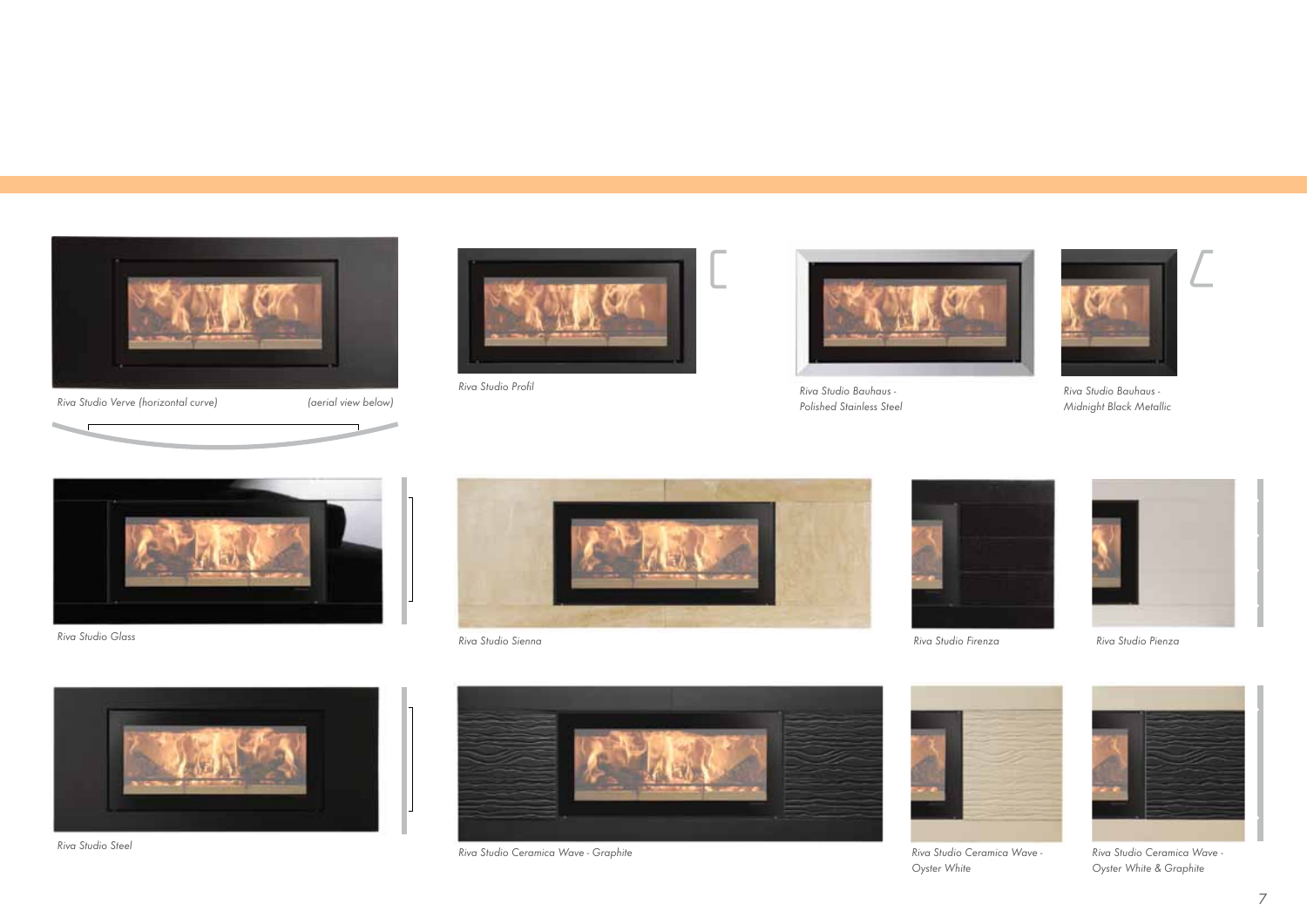# RIVA STUDIO | INFORMATION

A HETAS approved installer should undertake a site survey prior to purchase and must install your Riva Studio for you. Your Stovax retailer will be able to offer advice on this. You may also view or download complete installation instructions from our website - www.stovax.com. The diagrams on these pages cover some of the basic requirements and are for initial information purposes only.



### CASSETTE FREESTANDING



### CASSETTE DIMENSIONS FREESTANDING DIMENSIONS \*\*

| Studio 2 FS |
|-------------|
|             |
|             |
|             |
|             |
|             |
|             |
|             |
|             |
|             |
|             |
|             |
|             |
|             |
|             |
|             |
|             |
|             |
| 790 x 289   |

† *Extra height required when fitting Warm Air Ducting kit.* ‡ *If a fan kit is required, please allow 250mm for fitting.* \* *Studio 1 & 2 models have two air duct outlets whilst Studio 3 models have four.*

*Please refer to installation manual for minimum distances to combustible materials.*

\*\* *For complementary benches to go with the Freestanding models, please see information provided on page 34.*

### BENCH - STEEL & GLASS FRAMES

INCORPORATING CASSETTE FIRES A B C H diameter  $\overline{\phantom{a}}$  E D

BENCH DIMENSIONS WITH BENCH CASING ♦

|           | Studio 1 | Studio 2 | Studio 3 |
|-----------|----------|----------|----------|
|           | 800      | 1000     | 1400     |
| R         | 735/835  | 766/866  | 770/870  |
| $\subset$ | 420      | 420      | 420      |
|           | 1000     | 1000     | 1400     |
| F         | 246      | 246      | 291      |
|           | 153      | 153      | 153      |

*For Bench frame dimensions, please see page 33*

| <b>RIVA STUDIO FIRE INFORMATION</b> |                            |                |                     |                   |
|-------------------------------------|----------------------------|----------------|---------------------|-------------------|
| Product<br>Code                     | <b>Description</b>         | Heat<br>Output | Fuel<br><b>Type</b> | <b>Efficiency</b> |
| $RVS-1$                             | Riva Studio 1              | 5.0kW          | Wood                | 7.5%              |
| $RVS-2$                             | Riva Studio 2              | 8 OkW          | Wood                | 7.5%              |
| $RVS-3$                             | Riva Studio 3              | $11$ OkW       | Wood                | 7.5%              |
| RVFS-1                              | Riva Studio 1 Freestanding | 5.0kW          | Wood                | 75%               |
| RVFS-2                              | Riva Studio 2 Freestanding | 8.0kW          | Wood                | 75%               |

♦ *Please note that the Bench casing is required to fit a Glass or Steel frame to a Bench model, and is included with the frame codes on page 33.*